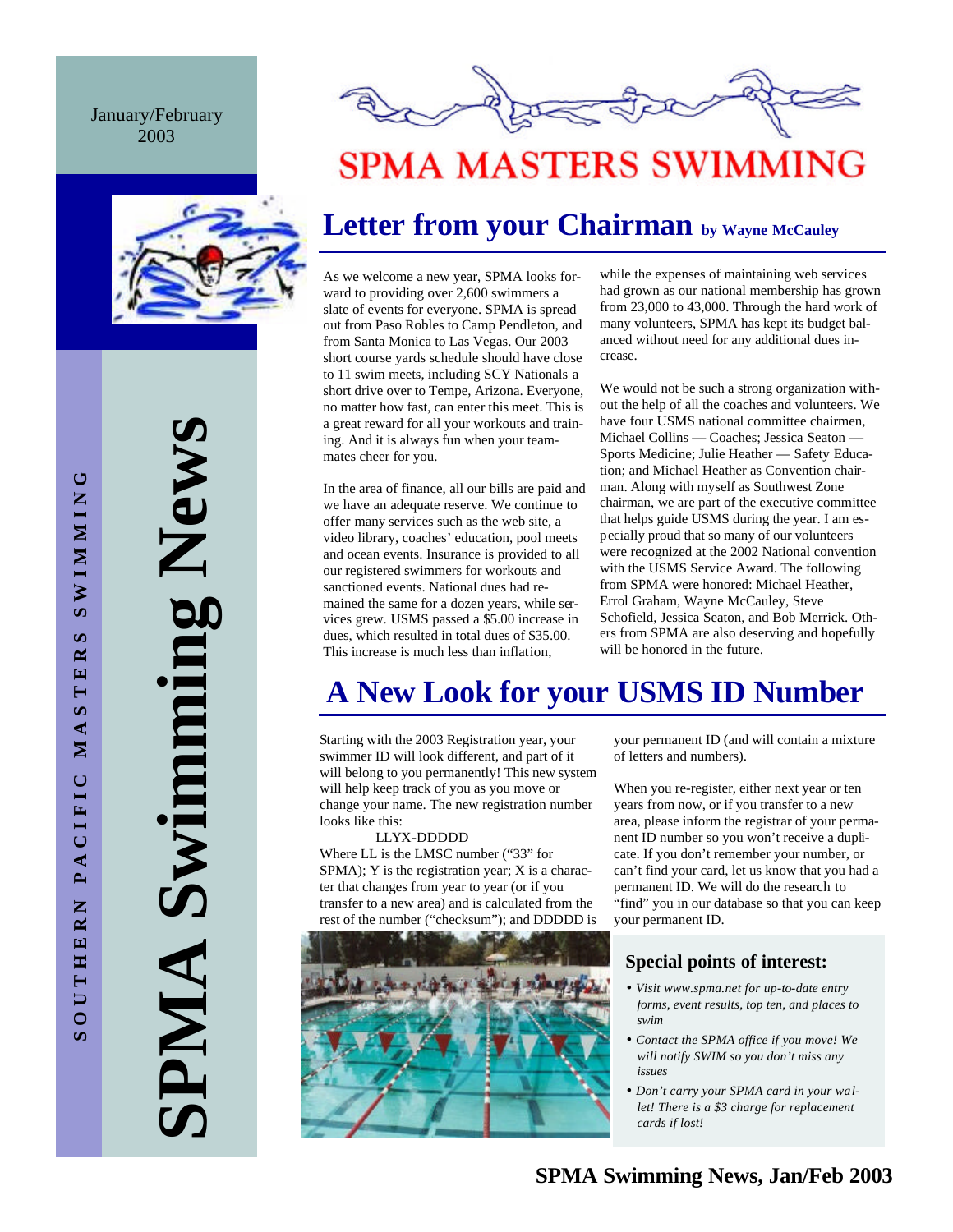# SWIM FOR LIFE!

**Get the most out of your water time by working out with other swimmers at organized coached practices. SPMA currently has over 50 registered clubs (listed below) offering swimming opportunities throughout Southern California and Southern Nevada.**

#### **SANTA BARBARA, VENTURA, KERN, SAN LUIS OBISPO**

BAKERSFIELD: Golden Wave Masters Evelina Steele (661) 663-9884 CAMARILLO: Pleasant Valley Swim Club Bruce Brown (805) 383-6927 SANTA BARBARA MASTERS William Robert (805) 966-9757 VENTURA COUNTY MASTERS Ken Grey (805) 650-0400; gobuena@aol.com

# **NORTH LOS ANGELES COUNTY**

# **SOUTH LOS ANGELES COUNTY**

LA MID WILSHIRE: Meridian Swim Club Timothy Sharpe (323) 954-1100 LONG BEACH Swim Club Tom Trapp LONG BEACH: Beach Swim Club Masters Beach Swim Club hotline (562) 597-9744 WESTCHESTER: LMU MASTERS SWIM SCAQ Office (310) 390-5700; www.swim.net/scaq

### **ORANGE COUNTY**

FOUNTAIN VALLEY: Typical Tropical Swim Cl. Robert Sands (714) 969-1056; cwoof@msn.com HUNTINGTON BEACH SWIM CLUB Buddy Belshe (949) 362-4727 NEWPORT BEACH: Lifeguard Association Jim Turner jturner@city.newport-beach.ca.us NEWPORT BEACH: Pacific Coast Aquatics Mark Desmond (949) 733-0044

ARROYO GRANDE: South County Aq Waves Mark Bennett (805) 478-0202; marben009@yahoo.com ATASCADERO: Kennedy Aquatics Jennifer Brown (805) 466-6775; jennicraig@tcsn.net BAKERSFIELD SWIM CLUB James Richey (661) 342-8887; www.bakersfieldswimclub.org OJAI MASTERS Malchia Olshan (805) 646-1091, gjaidar@aol.com PASO ROBLES: North County Aquatics Matt Brown (805) 239-3013, swimnca@aol.com; www.northcountyaquatics.com SAN LUIS OBISPO: TRISLO Roadrunners Roger Warnes (805) 544-2385; coachwtrislo@aol.com; www.trislo.com SAN LUIS OBISPO MASTERS Lynne Anderson (805) 541-2585; iswimslo@yahoo.com; www.sloseahawks.org SANTA BARBARA: UCSB Masters Brandi McDowell (805) 893-7616; brmcdowel@aol.com SANTA CLARITA (661) 284-1470 or 284-1741 (pool); dbotton@santa-clarita.com SANTA MARIA SWIM CLUB Michael Ashmore (805) 349-8980, (805) 928-9655; santamariaswim@aol.com SANTA PAULA: Heritage Valley Masters Cindy Blatt (805) 524-5157; cmswm@aol.com THOUSAND OAKS: Daland Masters Peter Daland (805) 523-3207, 495-5210; peter@dalandswim.com VENTURA AQUATIC CLUB Bob Anderson (805) 654-6400 ext.1345; banderson@vcccd.net

Edward Lapporte (818) 667-6389, (818) 363-3858; elapporte@aol.com PASADENA: Caltech Masters Suzanne Dodd (626) 449-7536; sdodd@ipac.caltech.edu PASADENA: Rose Bowl Masters Justin Davis (626) 397-4993; davisrbac@earthlink.net; www.rosebowlaquatics.com SANTA CLARITA MASTERS Rob Harbo (661) 290-2204; pool: (661) 284-1470 or (661) 284-1471 WOODLAND HILLS: Southwest Aq Masters Fred Shaw (818) 347-1637; swamfred@aol.com; www.swam.us

SCAQ Office (310) 390-5700; www.swim.net/scaq EL SEGUNDO MASTERS Diane Graner-Gallas (310) 379-9109; diane.gallas@verizon.net EL SEGUNDO: Play Hard Swim Hard Marcel Rinzler (310) 529-4468; swimrinz@hotmail.com HAWTHORNE: South Bay Swim Team Kathy Davids (310) 643-6523, www.southbayswimteam.org LA DOWNTOWN: SCAQ SCAQ Office (310) 390-5700; www.swim.net/scaq LA WEST: UCLA Bruin Masters Gerry Rodrigues (310) 645-5937; www.idyll.org/~henryh/bruinmasters LA WEST & WESTWOOD: SCAQ SCAQ SCAQ Office (310) 390-5700; www.swim.net/scaq LONG BEACH: Shore Aquatics Reiko Wesson (562) 594-6831; www.masterswimming.com LONG BEACH: Grunions Sergio Rodriguez (562) 2520220, info@lbgrunions.coml; www.lbgrunions.com RANCHO PALOS VERDES: Zenith Aquatics Steven Vannort (310) 519-7742d; (310) 377-8939e SANTA MONICA: SCAQ SCAQ Office (310) 390-5700; www.swim.net/scaq SOUTHGATE MASTERS Patricia Mitchell (323) 563-5753; southgatepark@yahoo.com TORRANCE : LA Peninsula Swimmers Michael Hamm (310) 377-4848; swimdude41@aol.com VENICE: SCAQ SCAQ Office (310) 390-5700; www.swim.net/scaq WEST HOLLYWOOD AQUATICS Carl Anhalt (310) 288-6555 (team hotline); www.wh2o.org

COAST MASTERS Lou Giberson (949) 837-3091; lgiberson4@aol.com; Maurine Kornfeld (213) 469-8518 HUNTINGTON BEACH: Golden West Swim Cl. Blair Roy (714) 894-6266, Rick Graves (714) 374-8705 IRVINE NOVAQUATICS Mike Collins (949) 338-6682, Kim Hoesterey (714) 731-8067; www.novaquatics.com IRVINE: UCI Masters Lucy Johnson (949) 824-5830, lucyj@uci.edu; www.masterswim.uci.edu MISSION VIEJO MASTERS Mark Moore (949) 489-1847, (949) 233-6521, m.w.moore@cox.net; www.mvn.org NEWPORT BEACH MASTERS Ronald Clark (949) 673-5278; vimclark@hotmail.com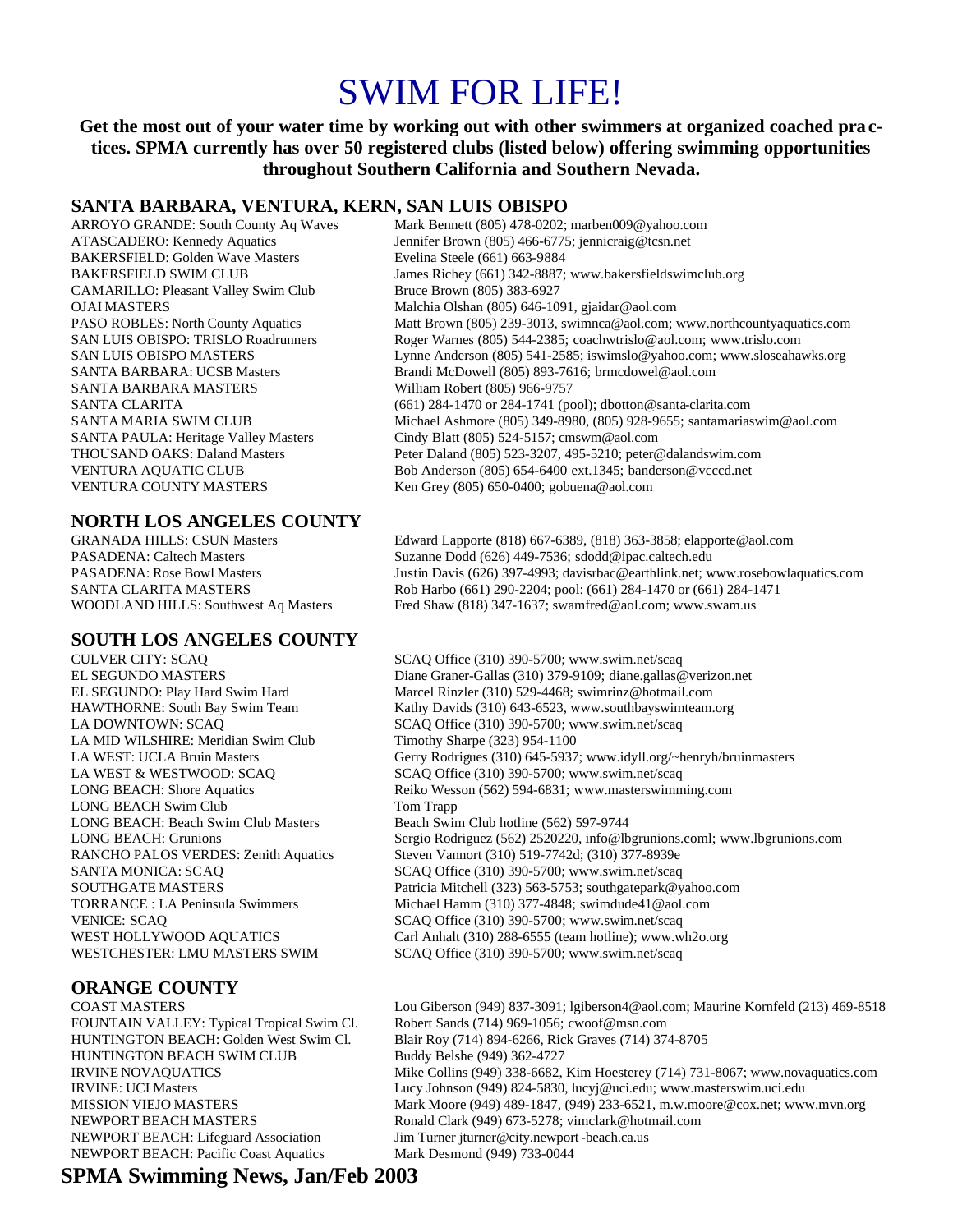NEWPORT BEACH: Pacific Coast Aquatics YORBA LINDA: East Lake Eagle Rays Bill Peery (714) 779-0657

VILLA PARK: Orange Regional Comp. Aquatics Mark Tiemey (714) 639-7531; Susan Spiewak (714) 6334702

### **SAN GABRIEL VALLEY, KERN, RIVERSIDE, SAN BERNARDINO**

CHINA LAKE AQUATICS MASTERS Anne Moorehead (760) 375-9390 RIVERSIDE: Corona Swim Team Todd Wines (909) 275-9247

INDIO: Top Fin Aquatics Veronica Duran (760) 564-5000; laquintamike@aol.com LANCASTER: Oasis Masters Tom Otto (661) 948-0057; ottolfixit@hotmail.com LOMA LINDA/RIALTO: Inland Masters Mike Murphy (909) 382-6546; mdmswim@mindspring.com MURRIETA: TEAM Masters Debbie Mone (909) 461-6603; coachdebbie@nctimes.net YUCAIPA: MASTERS OF YUCAIPA Don Harlan (909) 797-0824; ddharlan @eee.org

#### **LAS VEGAS**

HENDERSON Southern Nevada Masters Frank Lowery (702) 260-8181 Dan Geary (702) 214-4210; flowery719@earthlink.net<br>CITY OF LAS VEGAS MASTERS Keith Hughes (702) 592-7805: keith@h2ovelocity.com Keith Hughes (702) 592-7805; keith@h2ovelocity.com

# Reflections on a Champion by Bill Davis

In October of this year, Aileen Riggin Soule, Olympic swimmer and diver, died at the age of 96 in Hawaii. She swam daily until she was well into her 90s.

I met Aileen Soule at the Masters Nationals a few years ago at DeAnza College. She was simply amazing. On the age-adjusted performance chart, she was — by far — the most impressive athlete at the meet. I believe she had just turned 90 and her records were often faster than the winning times and records for the 70-74 age group. Talking with Aileen, and other older swimmers, really changed my perspective on old age. When I

was younger, I figured it was better to check out relatively early (say, early 70s) to avoid the ravages of old age. Now, I'd like to match their longevity, even if I can't match their accomplis hments, and swim at the Masters Nationals well into my 90s."

*Congratulations to West Hollywood Aquatics on the 20th anniversary of their program!*

### **Consolidated Entry Form • Southern Pacific Masters Association**

| "I, the undersigned participant, intending to be legally bound, hereby certify that I am physically fit and have not been otherwise informed by a physician. I acknowledge                                                                                    |
|---------------------------------------------------------------------------------------------------------------------------------------------------------------------------------------------------------------------------------------------------------------|
| that I am aware of all the risks inherent in Masters swimming (training and competition), including possible permanent disability or death, and agree to assume all of those                                                                                  |
| risks. AS A CONDITION OF MY PARTICIPATION IN THE MASTERS SWIMMING PROGRAM OR ANY ACTIVITIES INCIDENT THERETO, I HEREBY WAIVE ANY                                                                                                                              |
| AND ALL RIGHTS TO CLAIMS FOR LOSS OR DAMAGES, INCLUDING ALL CLAIMS FOR LOSS OR DAMAGES CAUSED BY THE NEGLIGENCE, ACTIVE OR<br>PASSIVE, OF THE FOLLOWING: UNITED STATES MASTERS SWIMMING, INC., THE LOCAL MASTERS SWIMMING COMMITTEES, THE CLUBS, HOST FACILI- |
| TIES, MEET SPONSORS, MEET COMMITTEES, OR ANY INDIVIDUALS OFFICIATING AT THE MEETS OR SUPERVISING SUCH ACTIVITIES. In addition, I agree                                                                                                                        |
| to abide by and be governed by the rules of USMS. For Open Water Events: In addition, I specifically acknowledge that I am aware of all the risks inherent in open water                                                                                      |
|                                                                                                                                                                                                                                                               |
|                                                                                                                                                                                                                                                               |

| of Meet/Event ؛<br>iName | Date of Meet/Event | I Signature |
|--------------------------|--------------------|-------------|
|                          |                    |             |

Rev 3/99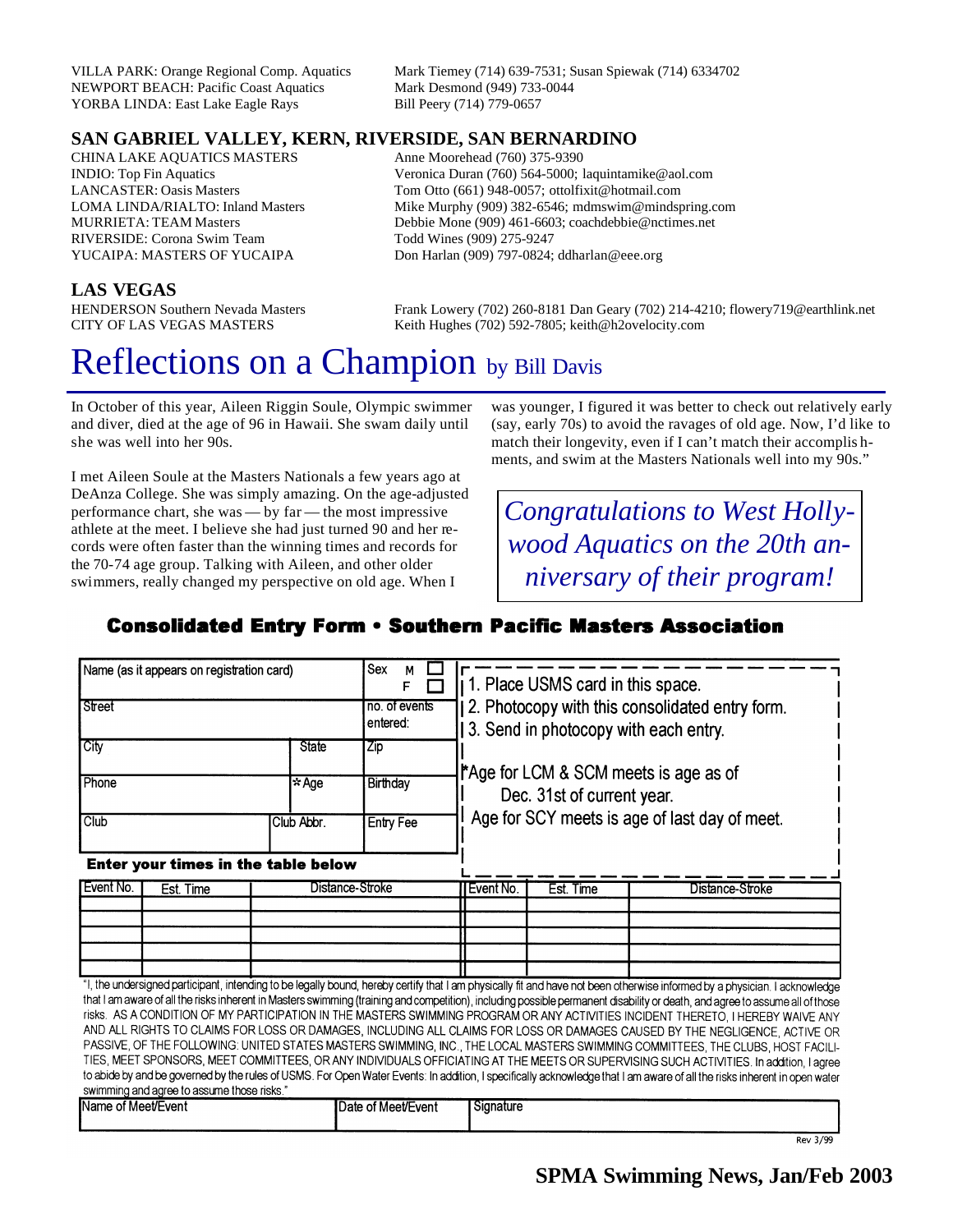## **2003 City of Las Vegas Short Course Yards Meet**

**Indoors at New City Municipal Pool, Las Vegas Saturday, January 11, 2003**

Entries Must be Postmarked No Later Than Monday, **January 6, 2003**

Sanctioned by SPMA for USMS, Inc. Sanction number: 333-002 Sponsored by **City of Las Vegas Masters** and **H2O Velocity - ORDER OF EVENTS -**

## **Saturday January 11th**

Warm-up at 12:00 Noon Meet Starts at 1:00 PM **Sharp!**

|                                                       | 200 Mixed Medley Relay  |
|-------------------------------------------------------|-------------------------|
| 1.<br><u> 1989 - Andrea Barbara, poeta esperanto-</u> | 500 Freestyle           |
| 2. 100 Ind. Medley                                    |                         |
|                                                       |                         |
|                                                       | 100 Backstroke          |
| 5. 200 Freestyle                                      |                         |
|                                                       | 50 Breaststroke         |
|                                                       | B. 200 Mixed Free Relay |
| 7.                                                    | 100 Butterfly           |
| 8. 50 Freestyle                                       |                         |
| 9.                                                    | 50 Backstroke           |
|                                                       | 400 Ind. Medley         |
| 11. 100 Breaststroke                                  |                         |
| 12. 100 Freestyle                                     |                         |
|                                                       |                         |

Pool: New indoors Desert Breeze Park pool, 8275 W. Spring Mountain Road, 50-meter by 25-yard pool. Six lanes will be available for warm-up. For more information see http://www.co.clark.nv.us/Public\_communications/ sandstone/2001\_Winter/DistrictF\_winter\_2001.pdf

**Directions:** Take I-15 Freeway North, take the Flamingo Road exit #38 0.28 miles. Take the Flamingo Road West ramp 3.54 miles. Turn right onto South Rainbow Blvd. 0.78 miles. Turn left onto Spring Mountain Road and go 1.70 miles.

**Rules:** 2003 USMS and SPMA rules will govern. All events are timed finals. Swimmers are limited to a total of five individual events at this meet. After an event has been officially closed, swimmers may not check in. **Deck entries will close at 12:30 for the first 6 events.** Age on January 11, 2003 determines age for the meet. You must be 19 to compete.

**Eligibility:** Open to any **current** USMS registered swimmer or a foreign swimmer with a valid travel permit. SPMA swimmers may submit a registration application when they submit the entry card. On deck registration is permitted.

### **\* DECK SEEDED MUST CHECK IN\***

 **·** Electronic Timing will be used **·**

**Seeding:** All events will be deck seeded slowest to fast-

est, by entered time, ages and sexes combined. Check-in is not required in order to be deck seeded except swimmers **MUST check in** to swim the 400 IM and 500 freestyle and Relays. Relays will be based on age groups of 10 year increments. The age of the youngest swimmer will determine the relays age group.

**Submitted Times:** Please enter your best time, a reasonable estimate or a workout time. All times must be submitted on a SPMA consolidated entry card or a copy of a SPMA consolidated entry card (both sides). Do not mail this information sheet. If you need a SPMA entry card, send a self-addressed stamped envelope to SPMA at the address below or download a copy at http:// spma.net/spmaentrycard.PDF

**Relays:** All relays will be deck entered. Relay fees are \$2.00 per relay due upon entry. All relays must be submitted on SPMA relay forms which will be available at the meet. Incorrect or illegible entries will be rejected. For each relay swimmer that is not entered in individual events, a signed liability release must be submitted with the relay entry.

**Awards: INDIVIDUAL**: SPMA ribbons to places 1-3. **RELAY**: SPMA ribbons to first place.

**Entry Fees: \$2.00 per each INDIVIDUAL EVENT** entered and a **\$10.00 surcharge per swimmer**. **Relays entry fee \$5.00 NOTE that deck entrants will pay an additional \$5.00 entry charge.**

MAKE CHECKS PAYABLE TO: **Southwest Masters (SWAM)** MAIL ENTRY CARD AND CHECK TO:

> **Las Vegas SCY Meet 7914 Sadring Ave West Hills, CA 91304**

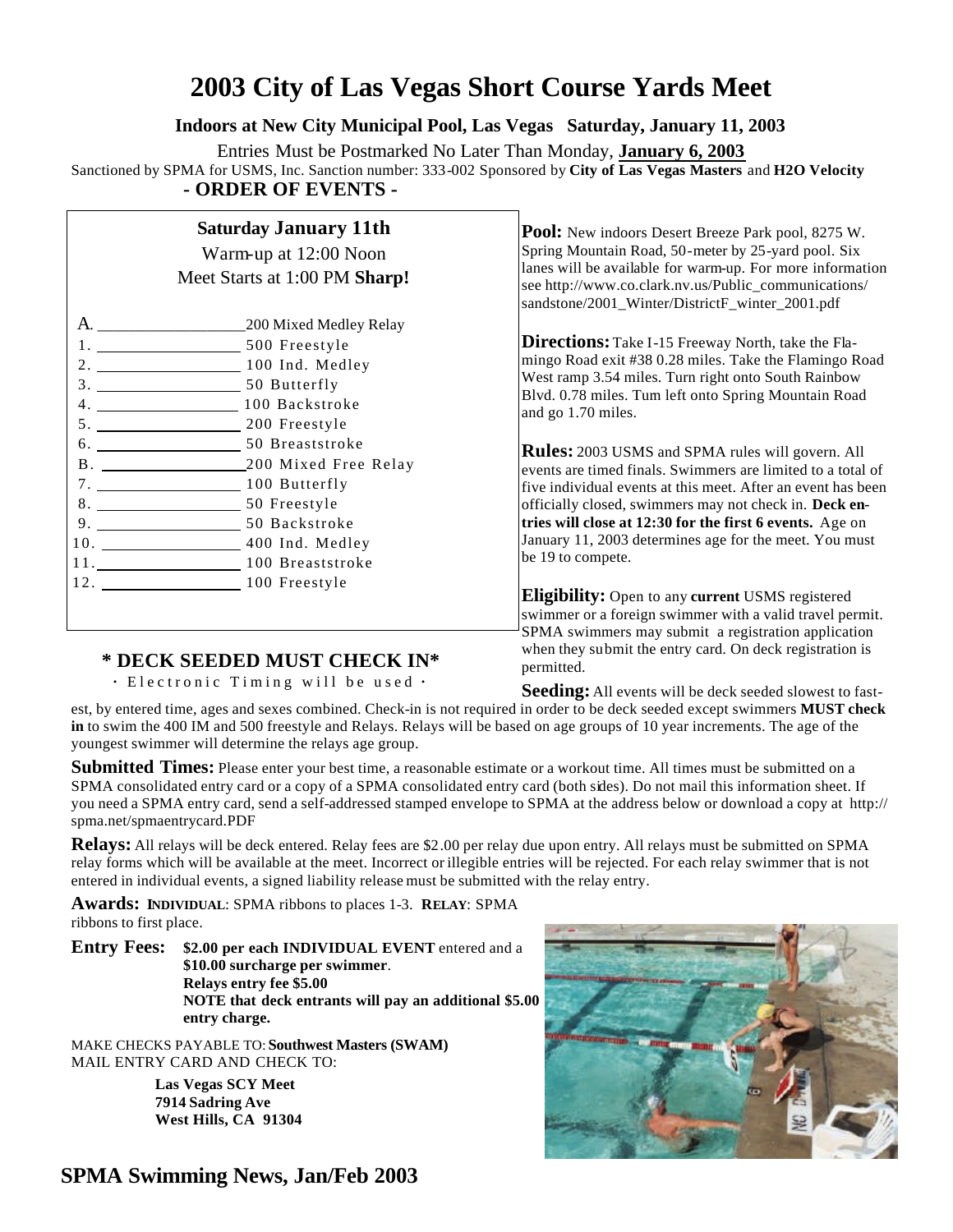# 2003 9<sup>th</sup> ANNUAL GARY GRANDI MEMORIAL SWIM

#### **Indoors at Urho Saari Swim Stadium, Sunday, February 9, 2003**

**Pool:** The **INDOOR** pool has 8 lanes, 7 lanes will be

Entries Must be Postmarked No Later Than Saturday, February 1st, 2003 Sanctioned by SPMA for USMS, Inc. Sanction number: 333-003—Sponsored by El Segundo Masters

|                             | Sunday, February 9<br>Warm-up at 9:00 A.M.<br>Meet Starts at 10:00 A.M.<br>1. 100 Yd. Ind. Medley<br>$\frac{1}{2}$ 50 Yd. Butterfly                                           | used for competition, and one warm-up lane reserved.<br><b>Directions:</b> El Segundo is located south of LA Airport.<br>From North or South on the 405, 110, 710, or 605 Free-<br>ways take the 105 frwy WEST, till it turns into Imperial<br>Hwy. When you reach Main Street turn left from Impe-<br>rial, and drive 5 blocks (south) to Mariposa. Turn right<br>on Mariposa and the pool is 2 short blocks west of Main<br>Street. Parking can be found in the lot on the corner of<br>Mariposa and Main as well as on the streets surrounding<br>the facility. Go to http://www.spma.net/infoelsm.htm for |
|-----------------------------|-------------------------------------------------------------------------------------------------------------------------------------------------------------------------------|---------------------------------------------------------------------------------------------------------------------------------------------------------------------------------------------------------------------------------------------------------------------------------------------------------------------------------------------------------------------------------------------------------------------------------------------------------------------------------------------------------------------------------------------------------------------------------------------------------------|
| 5.<br>б.<br>8.<br>9.<br>11. | 200 Yd. Freestyle<br>200 Yd. Ind. Medley<br>100 Yd. Backstroke<br>100 Yd. Butterfly<br>100 Yd. Breaststroke<br>100 Yd. Freestyle<br>10. 50 Yd. Backstroke<br>50 Yd. Freestyle | a map to the pool.<br><b>Rules:</b> 2003 USMS and SPMA rules will govern. All<br>events are timed finals. Swimmers are limited to a total<br>of five individual events at this meet. Swimmers must<br>check in with the Clerk of Course for deck seeded events<br>that they wish to swim. Deck entries will close at 9:30<br>AM. Age on February 9th determines age for the meet.<br>You must be 19 on or before February 9th to compete.                                                                                                                                                                     |
|                             |                                                                                                                                                                               | Eligibility: Open to any current 2003 USMS registered<br>swimmer. SPMA swimmers may submit a registration<br>application with the submitted entry card. On deck reg-<br>istration permitted.                                                                                                                                                                                                                                                                                                                                                                                                                  |

**Seeding:** All events will be deck seeded slowest to fastest, by entered time, ages and sexes combined.

**Submitted Times:** Please enter your best time, a reasonable estimate or a workout time. All times must be submitted on a SPMA consolidated entry card or a copy of a SPMA consolidated entry card (both sides). **Do not mail in this entry information sheet**. The SPMA consolidated entry card can be found in this newsletter, or download a copy at http://spma.net/spmaentrycard. PDF

**Awards: INDIVIDUAL**, SPMA ribbons to places 1-3. **You will be automatically entered into our drawings for free prizes.**

**Entry Fees: \$15.00** meet fee. DECK ENTRIES ALLOWED, WILL CLOSE AT 9:30 A.M. **CREDIT CARDS TAKEN THIS YEAR**

 **NOTE that deck entrants will pay an additional \$5.00 entry charge.**

MAKE CHECKS PAYABLE TO: **City of El Segundo**

MAIL CONSOLIDATED ENTRY CARD, CHECK OR **CREDIT CARD INFO AT THE BOTTOM OF THIS SHEET** TO:

**Wayne McCauley 12841 Hawthorne Blvd. #302 Hawthorne, CA 90250** 

**Questions:** Meet Director: Wayne McCauley (310) 702-6393 breastroker@usa.net

Tear off and send with your consolidated entry card, a copy of your 2003 registration card, and the SPMA Consolidated entry form.

| Visa and Mastercard Accepted: Name on card: | Card Type: Visa _ MC |  |
|---------------------------------------------|----------------------|--|
|                                             |                      |  |

**Card number: \_\_\_\_\_\_\_\_\_\_\_\_\_\_\_\_\_\_\_\_\_\_\_\_\_\_\_\_\_\_\_\_\_ Expiration Date: \_\_\_\_/\_\_\_\_**

**Address:\_\_\_\_\_\_\_\_\_\_\_\_\_\_\_\_\_\_\_\_\_\_\_\_\_\_\_\_\_\_\_\_\_\_\_\_\_\_ City, State:\_\_\_\_\_\_\_\_\_\_\_\_\_\_\_\_\_\_\_\_ Zip Code:\_\_\_\_\_\_\_\_**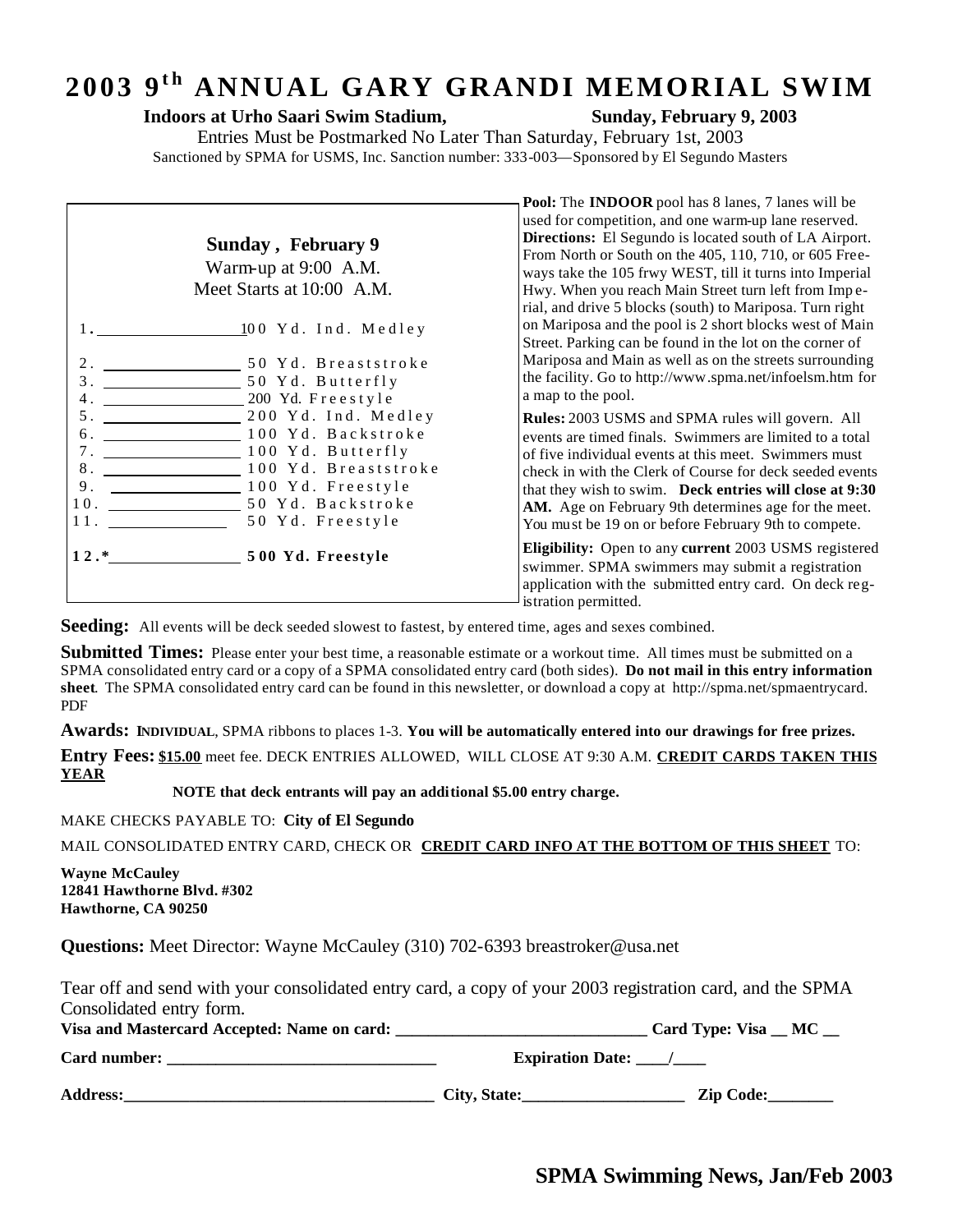## **2003 Caltech Pentathlon Swim Meet**

**Outdoors at the Caltech Pool, Pasadena—Sunday, March 9 2003**

**Entries must be postmarked no later than Wednesday, February 26, 2003.**

Sanctioned by SPMA for USMS, Inc. Sanction number: 333-001 Sponsored by Caltech Masters.

| Sunday March 9<br>Warm up at 9 am<br>Meet Starts at 10 am                                                                 | <b>Pool:</b> The Caltech facility is an outdoor, eight-lane, 25-yard,<br>all-deep pool with a separate 25-yard warm up pool. Electronic<br>timing will be used.                                                                                                                                                                                                 |
|---------------------------------------------------------------------------------------------------------------------------|-----------------------------------------------------------------------------------------------------------------------------------------------------------------------------------------------------------------------------------------------------------------------------------------------------------------------------------------------------------------|
| <b>DECK ENTRIES CLOSE AT 9:15 SHARP!!!</b>                                                                                | Location: 1201 E. California Blvd, Pasadena. Take Hill                                                                                                                                                                                                                                                                                                          |
| 50 yd Butterfly<br>50 yd Backstroke<br>2.<br>3.<br>50 yd Breaststroke<br>50 yd Freestyle<br>4.<br>100 yd Ind.Medley<br>5. | Ave south from the 210 freeway. After 1.2 miles, turn<br>right on California Blvd. Go to the second stop light and<br>turn left into the parking lot. Continue past the tennis<br>courts to the gym. The pool is located west of Brown<br>Gym. OR take the 110 freeway north until it ends. Go 1<br>mile and turn right on California Blvd. 2 miles to Caltech. |

**Rules:** 2003 USMS and SPMA rules will govern. All events are timed finals. If a swimmer is disqualified in one or more events, that swimmer is ineligible for a pentathlon award. A swimmer who misses their heat will not be reseeded into a later heat and will be disqualified for that event.

**Seeding:** All events will be seeded slowest to fastest, by entered time, ages and sexes combined.

**Submitted Times:** All times must be submitted on a SPMA consolidated entry card or a copy of the consolidated entry card. The entry card must be signed by the participant and a copy of your 2003 USMS card or travel permit must be attached.

**Awards:** Custom pentathlon awards will be given to the top three finishers in each age group. The swimmer with the lowest cumulative time for all five events shall be declared the winner. A swimmer must enter all five events to be considered for an award.

**Entry Fee:** \$18.00 flat fee per swimmer. Deck entries are permitted this year. Deck entry fee is \$25.00. Deck entries close at 9:15 sharp! Late mail-in entries and entries received without payment will be treated as deck entries and charged the deck entry fee.

**Make Checks Payable to:** CALTECH MASTERS

**Mail Consolidated Entry Card, Proof of Registration and Check to:**

 Caltech Pentathlon c/o Suzanne Dodd 211 Eastern Ave Pasadena, CA 91107

**Meet Director**: Suzanne Dodd (626) 449-7536 **SPMA Chairman**: Steve Schofield(818) 992-1820



*The Pentathlon is a fun, low-key event, run by an experienced group of meet organizers. The facility is well maintained and offers ample free parking. Please come join us for a few hours of exciting races, and in the meantime, visit our web site at www.cco.caltech.edu/~swimclub/swim.html.*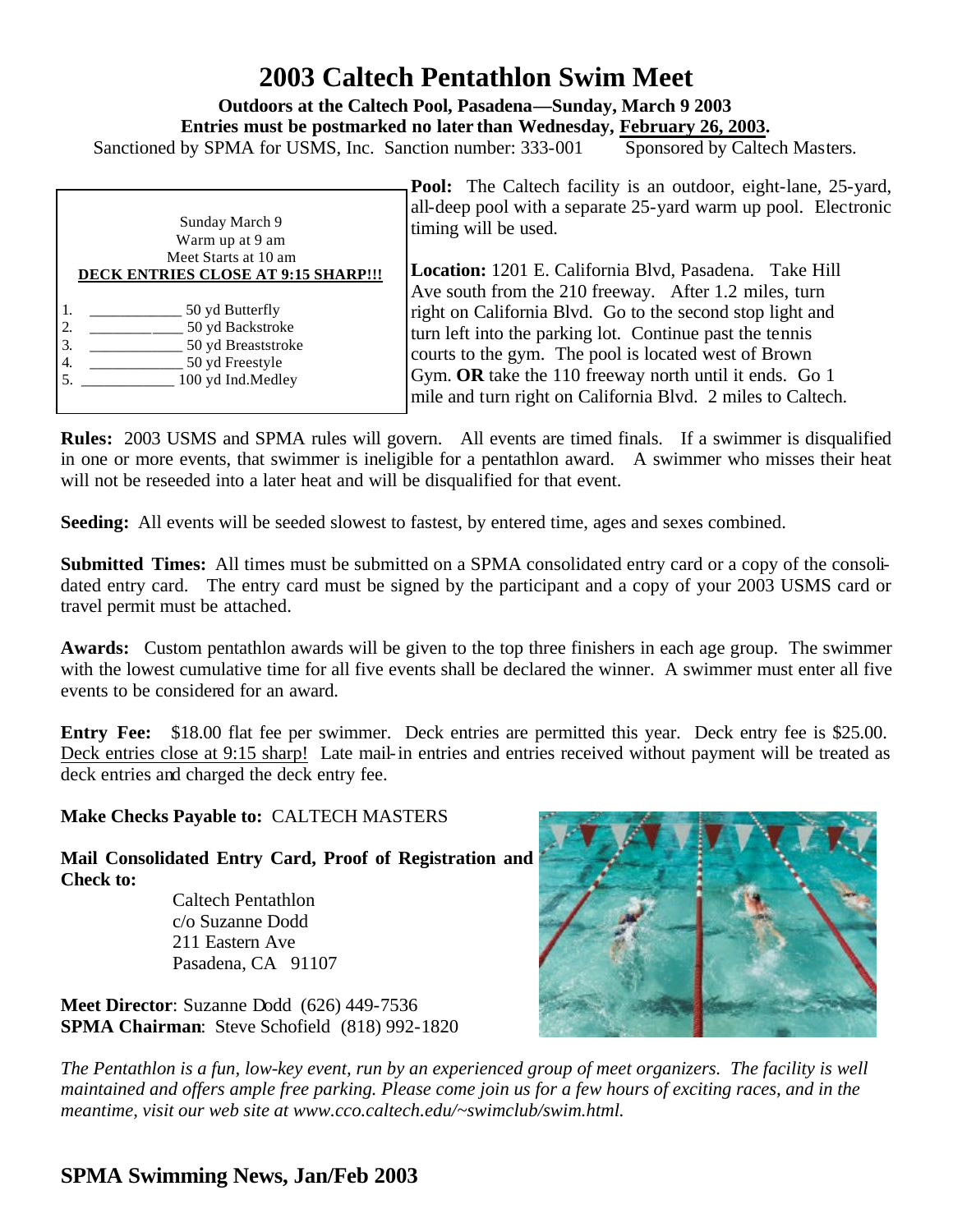# **Southern Pacific Masters Association** *2003 Membership Form*

*SPMA respects your privacy: We will not sell your mailing address, phone number, or email address*

| <b>United States Masters</b>                                                    | PLEASE PRINT CLEARLY<br>Your name on this form and on meet entry forms must be identical.                                  |                                                              |              |     |                                                                                                                                   |
|---------------------------------------------------------------------------------|----------------------------------------------------------------------------------------------------------------------------|--------------------------------------------------------------|--------------|-----|-----------------------------------------------------------------------------------------------------------------------------------|
| Swimming, Inc. &<br>Southern Pacific                                            |                                                                                                                            |                                                              |              |     |                                                                                                                                   |
| <b>Masters Association</b>                                                      | Last Name<br><b>First Name</b><br>Middle Initial                                                                           |                                                              |              |     |                                                                                                                                   |
|                                                                                 |                                                                                                                            |                                                              |              |     |                                                                                                                                   |
| $2003$ Membership                                                               | <b>Mailing Address</b>                                                                                                     |                                                              |              |     | Home Phone No.                                                                                                                    |
| <b>Application</b>                                                              |                                                                                                                            |                                                              |              |     | $\lambda$                                                                                                                         |
|                                                                                 |                                                                                                                            |                                                              |              |     |                                                                                                                                   |
| $\Box$ Renewal                                                                  | City                                                                                                                       |                                                              | <b>State</b> | Zip | Daytime Phone No.                                                                                                                 |
| 2002 number if known:                                                           |                                                                                                                            |                                                              |              |     |                                                                                                                                   |
|                                                                                 | Date of Birth                                                                                                              |                                                              | Age          | Sex | Email Address (print in ALL CAPS)                                                                                                 |
| $\Box$ New Registration                                                         | Month/Day/Year                                                                                                             |                                                              |              |     |                                                                                                                                   |
| <b>CLUB</b> (Must be USMS chartered or you will be registered as "Unattached.") |                                                                                                                            |                                                              |              |     | Today's Date                                                                                                                      |
|                                                                                 |                                                                                                                            |                                                              |              |     |                                                                                                                                   |
| <b>Emergency Contact (optional)</b>                                             |                                                                                                                            |                                                              |              |     | Phone No. of emergency contact                                                                                                    |
|                                                                                 |                                                                                                                            |                                                              |              |     |                                                                                                                                   |
|                                                                                 |                                                                                                                            |                                                              |              |     |                                                                                                                                   |
|                                                                                 |                                                                                                                            |                                                              |              |     | $\Box$ Opt out of SPMA-NEWS email list (check this box if you would only like SPMA to use your email address to contact you about |
| questions or problems with your membership)                                     |                                                                                                                            |                                                              |              |     |                                                                                                                                   |
| $\exists$ I am a coach                                                          | $\Box$ I am a certified official                                                                                           |                                                              |              |     | $\Box$ I would like to volunteer for SPMA                                                                                         |
| <b>Annual Fee: \$35</b>                                                         | "I, the undersigned participant, intending to be legally                                                                   |                                                              |              |     |                                                                                                                                   |
| (fee reduced for                                                                |                                                                                                                            |                                                              |              |     | bound, hereby certify that I am physically fit and have not                                                                       |
| Sept/Oct 2003: \$25)                                                            | been otherwise informed by a physician. I acknowledge that                                                                 |                                                              |              |     |                                                                                                                                   |
| <b>Optional Donations:</b>                                                      |                                                                                                                            | I am aware of all the risks inherent in Masters Swimming     |              |     |                                                                                                                                   |
| $$1.00 (or $ )$ to SPMA $$$                                                     |                                                                                                                            | (training and competition), including possible permanent     |              |     |                                                                                                                                   |
| $$1.00$ (or $$$ ) to USM S                                                      |                                                                                                                            | disability or death, and agree to assume all of those risks. |              |     |                                                                                                                                   |
| <b>Endowment Fund</b>                                                           | $\frac{\sqrt{2}}{2}$                                                                                                       | AS A CONDITION OF MY PARTICIPATION IN THE MAS-               |              |     |                                                                                                                                   |
| $$1.00 (or $)$ to the                                                           |                                                                                                                            | TERS SWIMMING PROGRAM OR ANY ACTIVITIES INCI-                |              |     |                                                                                                                                   |
| International Swimming Hall \$                                                  |                                                                                                                            | DENT THERETO, I HEREBY WAIVE ANY AND ALL RIGHTS              |              |     |                                                                                                                                   |
| of Fame                                                                         |                                                                                                                            | TO CLAIMS FOR LOSS OR DAMAGES, INCLUDING ALL                 |              |     |                                                                                                                                   |
| <b>TOTAL ENCLOSED</b>                                                           | $\sim$                                                                                                                     |                                                              |              |     | CLAIMS FOR LOSS OR DAMAGES CAUSED BY THE NEG-                                                                                     |
|                                                                                 |                                                                                                                            |                                                              |              |     | LIGENCE, ACTIVE OR PASSIVE, OF THE FOLLOWING:                                                                                     |
| UNITED STATES MASTERS SWIMMING, INC., THE LOCAL<br>Make check payable to SPMA,  |                                                                                                                            |                                                              |              |     |                                                                                                                                   |
| Mail to:                                                                        | MASTERS SWIMMING COMMITTEES, THE CLUBS, HOST                                                                               |                                                              |              |     |                                                                                                                                   |
|                                                                                 | FACILITIES, MEET SPONSORS, MEET COMMITTEES, OR<br><b>SPMA</b>                                                              |                                                              |              |     |                                                                                                                                   |
|                                                                                 | ANY INDIVIDUALS OFFICIATING AT THE MEETS OR SU-<br>c/o Julie Heather<br>PERVISING SUCH ACTIVITIES. In addition, I agree to |                                                              |              |     |                                                                                                                                   |
| 957 N El Molino Ave                                                             |                                                                                                                            |                                                              |              |     | abide by and be governed by the rules of USMS."                                                                                   |
| Pasadena, CA 91104                                                              |                                                                                                                            |                                                              |              |     |                                                                                                                                   |
|                                                                                 |                                                                                                                            | <b>Signature</b>                                             |              |     |                                                                                                                                   |
|                                                                                 |                                                                                                                            |                                                              |              |     |                                                                                                                                   |

Benefits of 2003 SPMA Membership

- The opportunity to meet and train with some of the most experienced coaches and swimmers in the area.
- The benefit of coaching and training with our member clubs throughout the country requiring USMS membership.
- A subscription to SWIM Magazine, a bi-monthly national swimming publication which runs concurrently with your membership.
- Liability insurance for your club and meet sponsors.
- Secondary accident insurance.
- Borrowing privileges from the SPMA videotape and book library.
- SPMA Swimming News, featuring up-to-date information on events occurring in our area and helpful articles on health and swimming, as an insert in SWIM Magazine.
- The privilege of participating in any SPMA or USMS sanctioned postal, pool, and open water events or clinics.
- Information and advice from the SPMA office to answer your swimming related questions or concerns.

*2003 USMS Registration is valid through December 31, 2003*